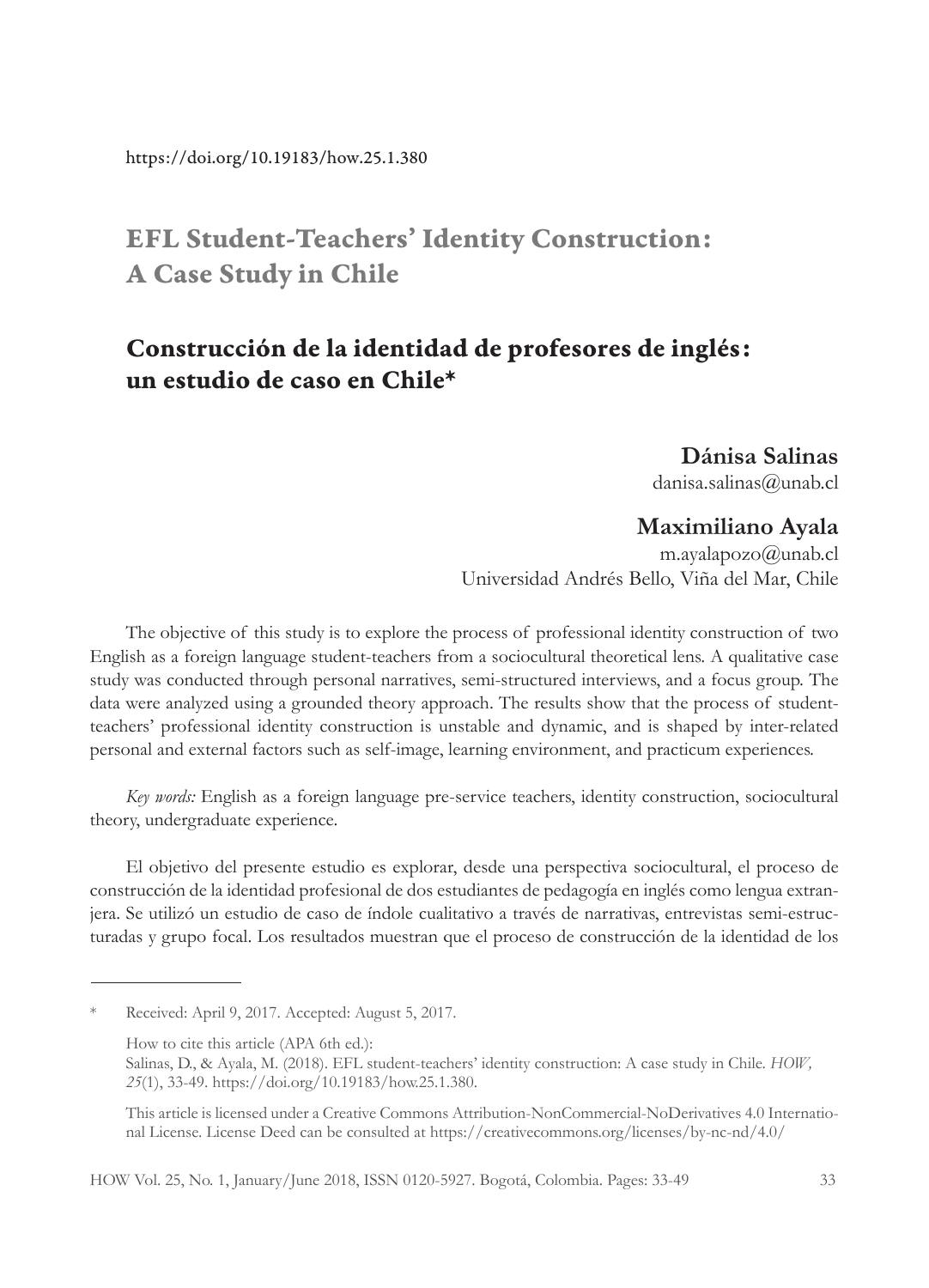estudiantes de pedagogía es cambiante y dinámico, y se va formando a través de factores personales y externos tales como la auto-imagen, experiencias de aprendizaje y de prácticas profesionales que están interrelacionados.

*Palabras clave:* construcción identidad, estudiantes de pedagogía de inglés, experiencias en pregrado, teoría sociocultural.

# Introduction

Teacher identity is a construct within the field of teacher education and has received considerable attention in language teaching education (LTE) in the last decades. Research in the field has explored "questions about the sociocultural contexts of learning and learners, pedagogy, language, ideologies, and the ways in which language and discourses work" (Miller, 2009, p. 172).

From the beginning of their teaching careers, student-teachers experience change in their identities, which develop through their educational process as they start assuming more responsibilities and positions as actual teachers in their study program and practicums (Beauchamp & Thomas, 2009; Coldron & Smith, 1999). This process of identity construction has been reported to be influenced by a variety of factors, such as the social relationships and interactions with others within a sociocultural, historical, and institutional context; emotions; values; beliefs; traditions; educational background; discourses; and job and life experiences; among many others (Beauchamp & Thomas, 2009; Coldron & Smith, 1999; Day, Kington, Stobart, & Sammons, 2006; Johnston, 2012; Lamote & Engels, 2010; Palmer, 1997; Zembylas, 2003).

Since the construction of teacher identity is a dynamic and complex process in which individuals experience constant struggle and change due to internal and external factors (Bloomfield, 2010; Harré & Van Langenhove, 1999; Lamote & Engels, 2010; Trent, 2013; Zare-ee & Ghasedi, 2014), the present study attempts to explore two undergraduate English as a foreign language (EFL) female student-teachers' identity construction processes at a Chilean university, adopting a sociocultural perspective based on Vygotsky's theory. The data collection tools, used in this case study research, comprise narratives, semi-structured interviews, and a focus group session.

The relevance of studying teachers' identity construction relies on the argument that "teacher identity—what beginning teachers believe about teaching and learning as self-asteacher—is of vital concern to teacher education" (Bullough, 1997, p. 21). In the Chilean curriculum of second language teacher education, there is a tendency to achieve proficiency in the English language rather than practical pedagogical knowledge (Barahona, 2014).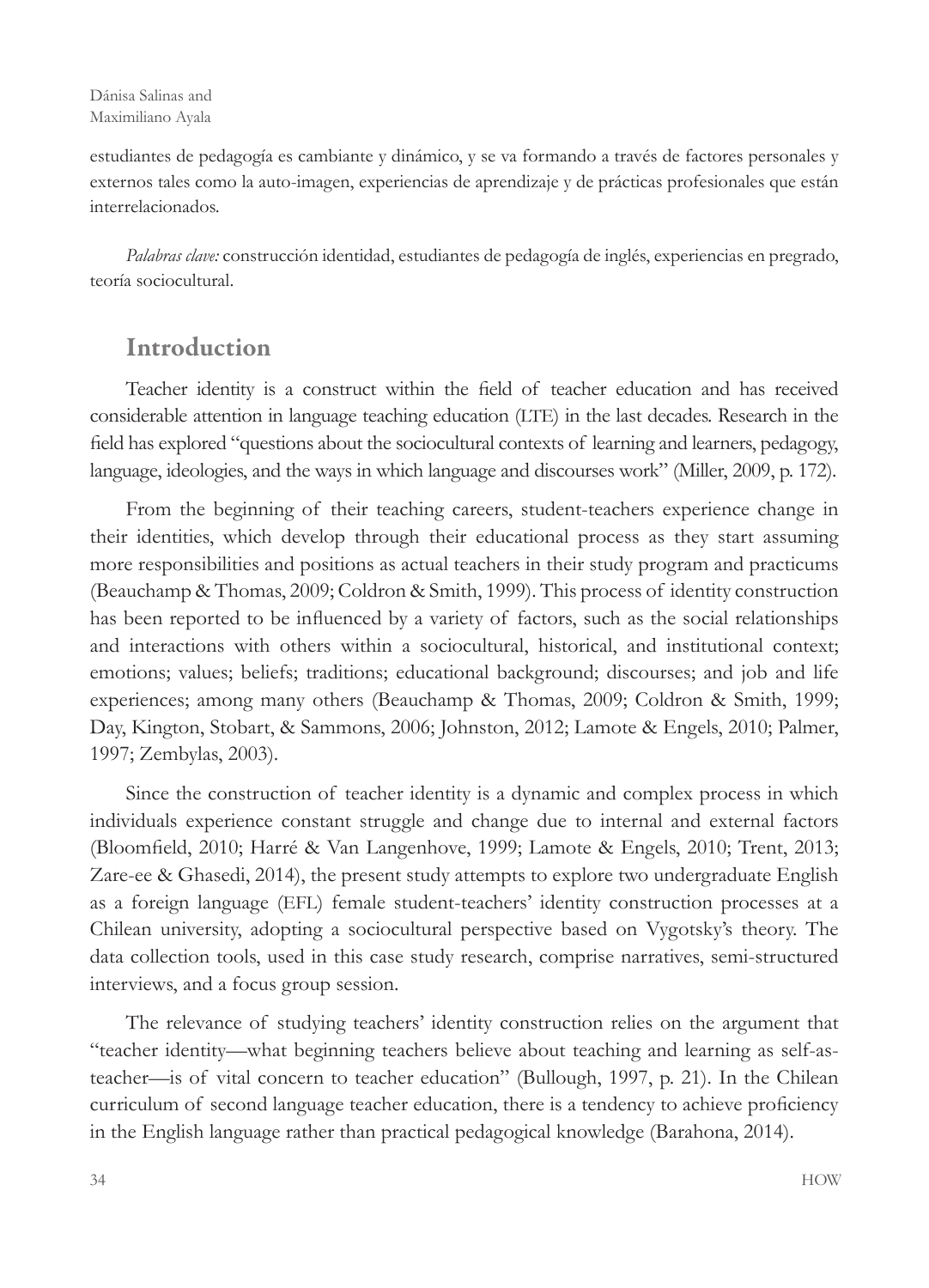Thus, the findings in the present research might provide knowledge to make decisions in terms of the knowledge base necessary for pre-service teachers' curricular models or practicum and, consequently, be incorporated into teacher education programs (Beauchamp & Thomas, 2009; Kanno & Stuart, 2011; Lamote & Engels, 2010).

The present study pretends to answer the following question: How do two EFL studentteachers construct their professional identity throughout their undergraduate teacher training program and practicums?

# Teacher Identity

#### *Sociocultural Theory and Identity*

The term *identity* was not directly discussed in Vygotsky's sociocultural theory; however, he was concerned with individuals' developmental processes of what today we refer to as the study of identity. Sociocultural theory concepts such as higher-order mental functions, mediation, internalization, and symbols are often discussed in relation to identity (Vygotsky, 1978).

Higher-order mental functions have a social origin and refer to abilities such as memory control, problem solving, or interpreting, which are developed and acquired through mediation and social interactions. These functions are culturally mediated and internalized which result in the individual's personal behavior, emotions, and self-control. The individual develops his or her inner self by giving meaning and internalizing the symbols present in the social, cultural, and political environment that shape his/her identity (Penuel & Wertsch, 1995). Thus, identity is constructed through the meaning the person gives to symbols in society when interacting with the cultural and social contexts; these meanings are internalized by the individual by means of the mental functioning process (Penuel & Wertsch, 1995). Thus, personal and contextual factors are involved in teacher identity construction.

### *Teacher Identity Construction*

Within the sociocultural process, the identities of teachers are constructed from a social and personal perspective (Beauchamp & Thomas, 2009; Johnston, 2012; Miller, 2009; Richards, 2009). From a personal perspective, teacher identity (TI) construction involves agency, emotions, meaning systems, and the self (Beauchamp & Thomas, 2009; Beijaard, Meijer, & Verloop, 2004); and from a social perspective, it involves influences of the context, traditions, experiences, social interactions, and positioning (Beauchamp & Thomas, 2009; Coldron & Smith, 1999; Kelly, 2006; Miller, 2009). All these personal and social factors are intertwined and result in a process where teachers have the possibility of constantly negotiating and reshaping their identities in communities through social interactions and experiences.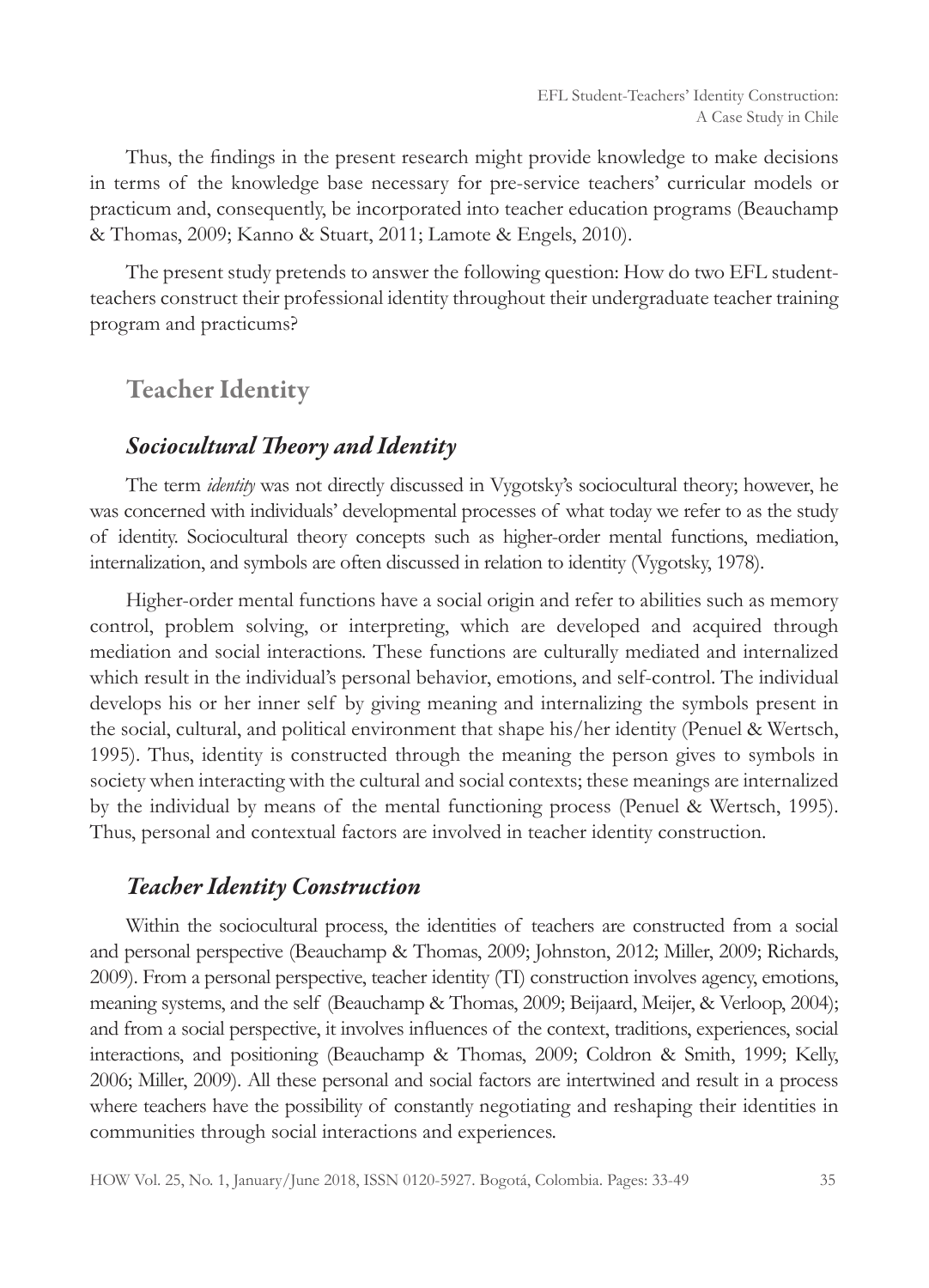Influencing factors in shaping teachers' identities relate to personal biography, gender, culture, social relationships, working conditions, age, school culture, curriculum, policies, teaching resources, and access to professional development (Beauchamp & Thomas, 2009; Johnston; 2012; Miller, 2009; Richards, 2009), among others. Besides, there is also an emotional component of identity that shapes it; after all, teaching involves an intellectual and emotional component (Coldron & Smith, 1999; Day, 2012; Day et al., 2006; Zembylas, 2003).

Language is also an important factor in TI since identity can be narrated. Through language, the individuals' accounts of themselves, their practices, and discourses in which they engage can give an idea of the process of identification of the person. Stories are conceived to express and construct identity through discourse (Beauchamp & Thomas, 2009; Norton, 2006; Trent, 2013).

Professional identities have also said to be difficult to separate from teachers' personal identities since teaching requires personal involvement with students, colleagues, and the community. Being a teacher is closely connected to teachers' personal lives because the teacher invests his or her self and values in their work and creates social relationships with the community (Beauchamp & Thomas, 2009; Day et al., 2006; Lamote & Engels, 2010; Palmer, 1997).

# *Language Teacher Identity*

Teachers enact their teaching practices, beliefs, attitudes, and perceptions through their identity which has an impact on students' learning through the classroom atmosphere and types of methods teachers promote (Varghese, Morgan, Johnston, & Johnson, 2005). Teacher identity construction has been reported to be an emerging topic in the field of LTE in the last two decades and has a vast literature with different foci such as social recognition, how teachers learn to perform as professionals, how they apply theory in their teaching practices, how they theorize their practice, or how they teach. Research in LTE provides insight regarding the educational development of pre-service, novice, and in-service teachers from a variety of perspectives.

Considering social contextual factors, Fierro and Martínez (2012) found that a group of EFL teachers in Mexico perceive a lack of social recognition for their profession from their micro and macro social contextual factors (school and society). The authors conclude that the heterogeneous teachers' professional profile is the main source of this identity crisis. From a micro contextual factor, a group of EFL student-teachers in Argentina goes through an intense negotiation process not only with its undergraduate program but also with the "selves" (Sarasa, 2016).

In the line of how teachers learn, Antonek, McCormick, and Donato (1997) studied the development of two teachers' professional identities in the context of a foreign language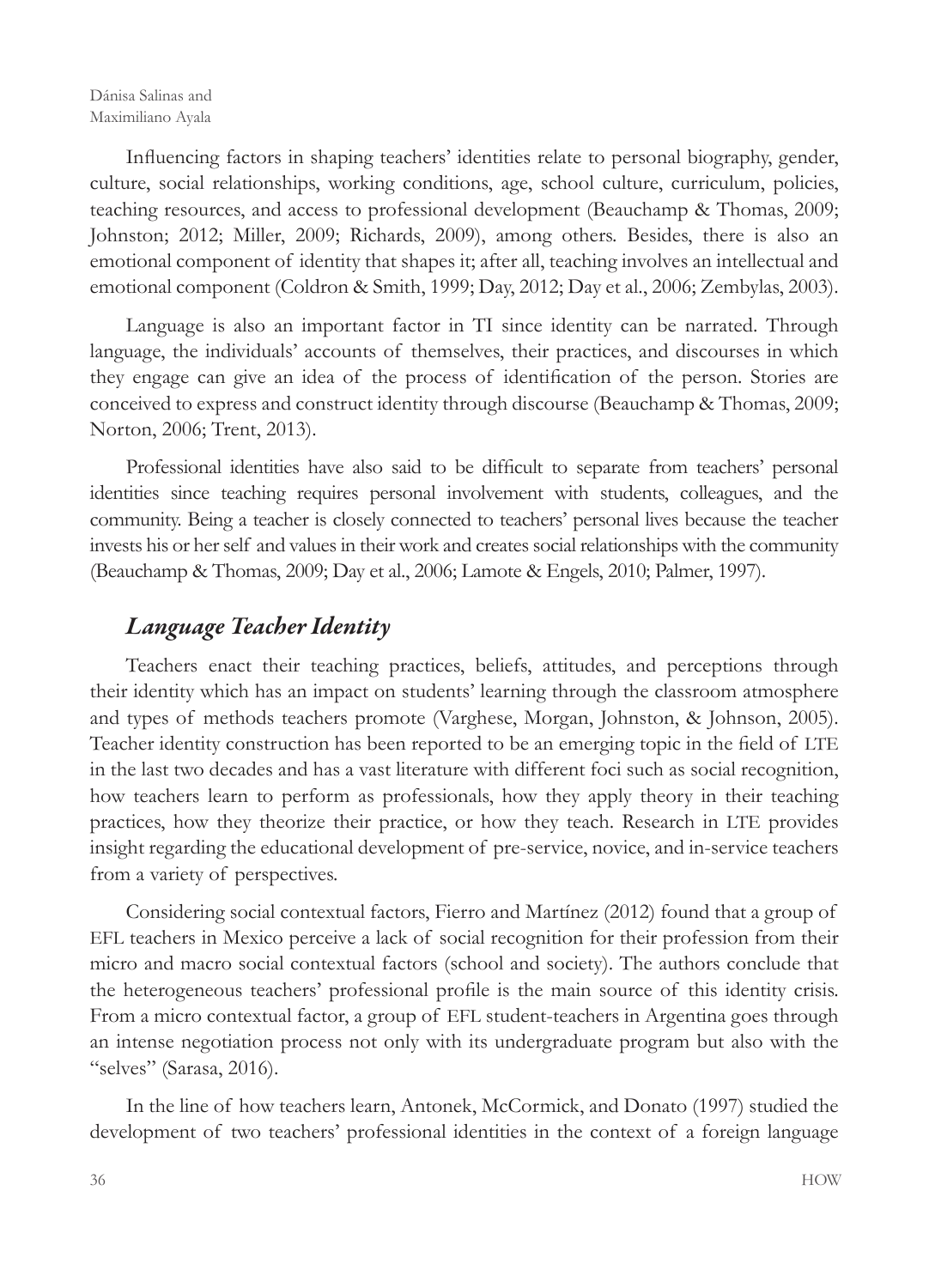education program through a Vygotskian sociocultural lens. The main claim of these researchers is that greater focus needs to be given to portfolios as data collection tools since not only they have the potential to document and mediate teachers' development, but also to promote reflective teaching practice and an awareness of the process itself within the teachers' specific context.

Duff and Uchida's (1997) ethnographic case study research studied the negotiation of four Japanese EFL teachers' identities and teaching practices, the relationship between language and culture, and how they dealt with institutional and curricular expectations in the context of a postsecondary institution. The study discovered two influential dimensions in the construction of teachers' identities: personal histories and contextual factors, such as the institution, the textbook, timetable, gender, the expectations of society, and the curriculum. The findings show that collaborative inquiry and self-reflection were necessary instances for teachers to understand their sociocultural roles and solve conflicts.

A more recent study (Kanno & Stuart, 2011) examined how two novice EFL teachers learn to teach and how that learning-in-practice experience shapes their identities through a situated learning lens using a variety of data collection tools: interviews, teaching journals, stimulated recalls, classroom observations, recording of classes, and documents. Results revealed that there was a relationship between the teachers' identity shaping and their developing teaching practices.

### Method

The research methodology is framed in a qualitative paradigm since it explores a complex, dynamic, and immeasurable process such as the construction of identity (Norton & McKinney, 2010) and is a case study. Case studies concentrate on one thing and do not seek to generalize from it (Thomas, 2011); "researchers generally select a case study methodology if they believe that contextual conditions are highly relevant to their research focus" (McKay, 2006, p. 71). Contextual factors are prominent in the present research which, combined with personal factors, constitutes the basic features in identity construction within the sociocultural theory as stated previously.

#### *Context and Participants*

The participants of this study are two EFL female student-teachers from an undergraduate program in Viña del Mar, Chile. Both participants were in their last academic semester, finishing their professional practicum, when the data were collected.

The student-teachers were selected randomly out of around 20 student-teachers from the same graduation class and contacted by the director of the study program. The criterion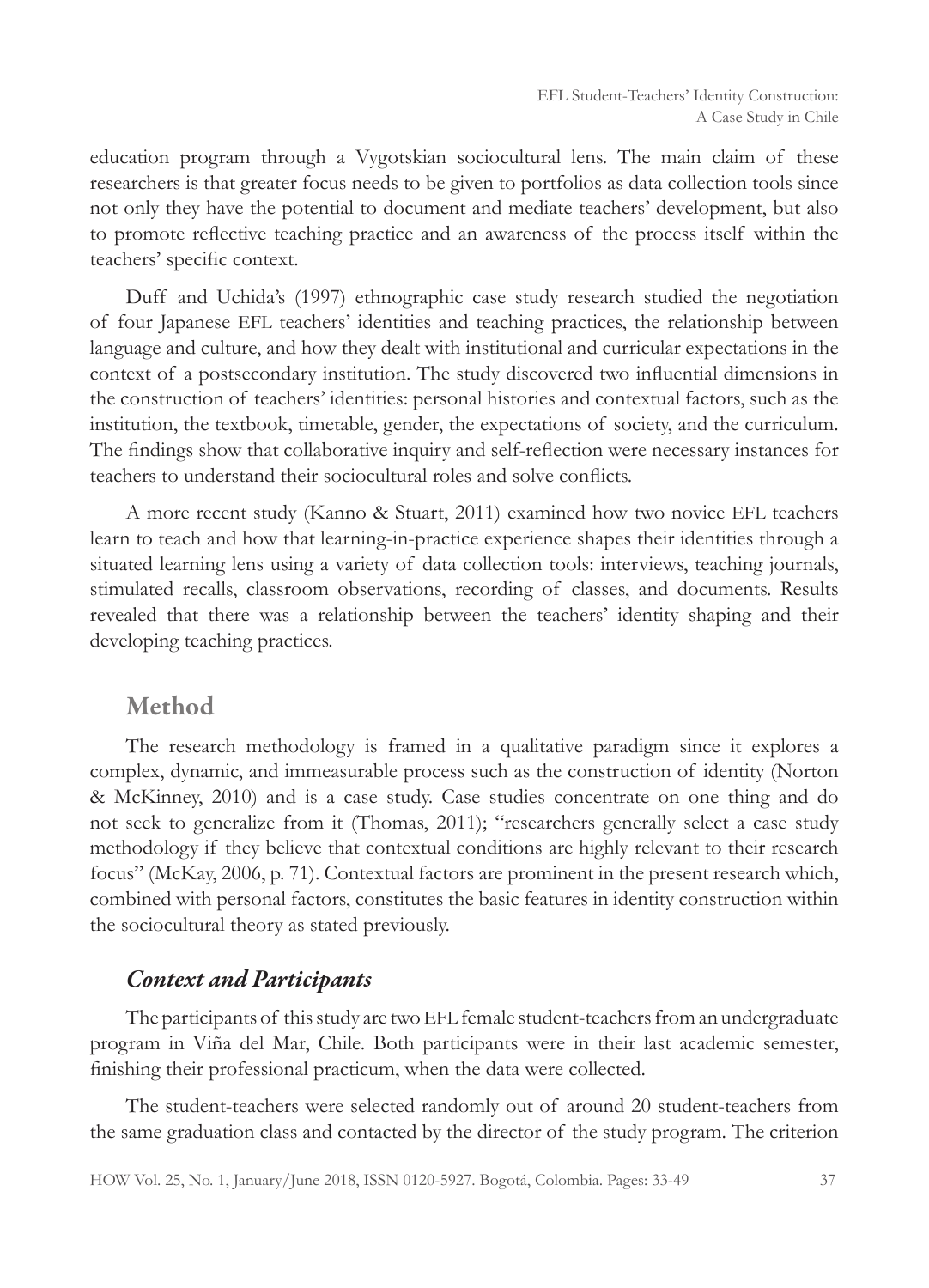followed for this selection was that student-teachers had to be in their final practicum. Before collecting the data, they were asked to sign a consent form. To keep their anonymity, the participants were given pseudonyms: Molly and Carol.

Molly is a 23-year-old Chilean female student-teacher. She studied in a subsidized school and was an average student. She has not been to an English-speaking country. She did not like her English classes at school because teachers did not encourage speaking the language, but she always liked English. She was raised in a middle-class family. Before entering the program, she had studied translation and interpretation for one semester in another university where she did not feel comfortable. She perceives herself as a timid and introverted person.

Carol is a 22-year-old Chilean female student-teacher. She studied in a public school and was raised in a low-income family environment. She was one of the best students in her class. She had excellent academic records in school and obtained a high score on the national standardized test to enter the university. She was granted a scholarship for her undergraduate education. She was always interested in learning English and in visiting an English-speaking country. After finishing high school, she entered the EFL teaching program, but she was mainly more interested in learning English than in becoming a teacher.

# *Data Collection Tools and Procedures*

Case studies are characterized by using multiple data collection tools, such as discussions, conversations, interviews, autobiographies, journals, and letters, among others (Creswell, 2012). Semi-structured interviews, personal narratives, and a focus group interview were used to collect data in the present study.

A chronology of events was followed throughout the course of data collection. Participants were asked about their past and present experiences in the study program. This procedure is typical of case study research designs in which the main purpose is to study "a single person, gathering data through the collection of stories, reporting individual experiences, and discussing the meaning of those experiences for the individual" (Creswell, 2012, p. 502).

The semi-structured interview sessions comprised the first instances in which the participants provided information. For reliability purposes (Mackey & Gass, 2005), three individual interviews were carried out for each participant. Before each interview, they were given the option of speaking either English or Spanish. Both opted to answer in English. In the first interview, the participants were informed about the general research guidelines and procedures. The three interview sessions, which lasted approximately forty-five minutes each, were audio recorded, and the researcher wrote some notes as the interviews progressed. Open-ended discussions were encouraged, and by the end of the participants' responses,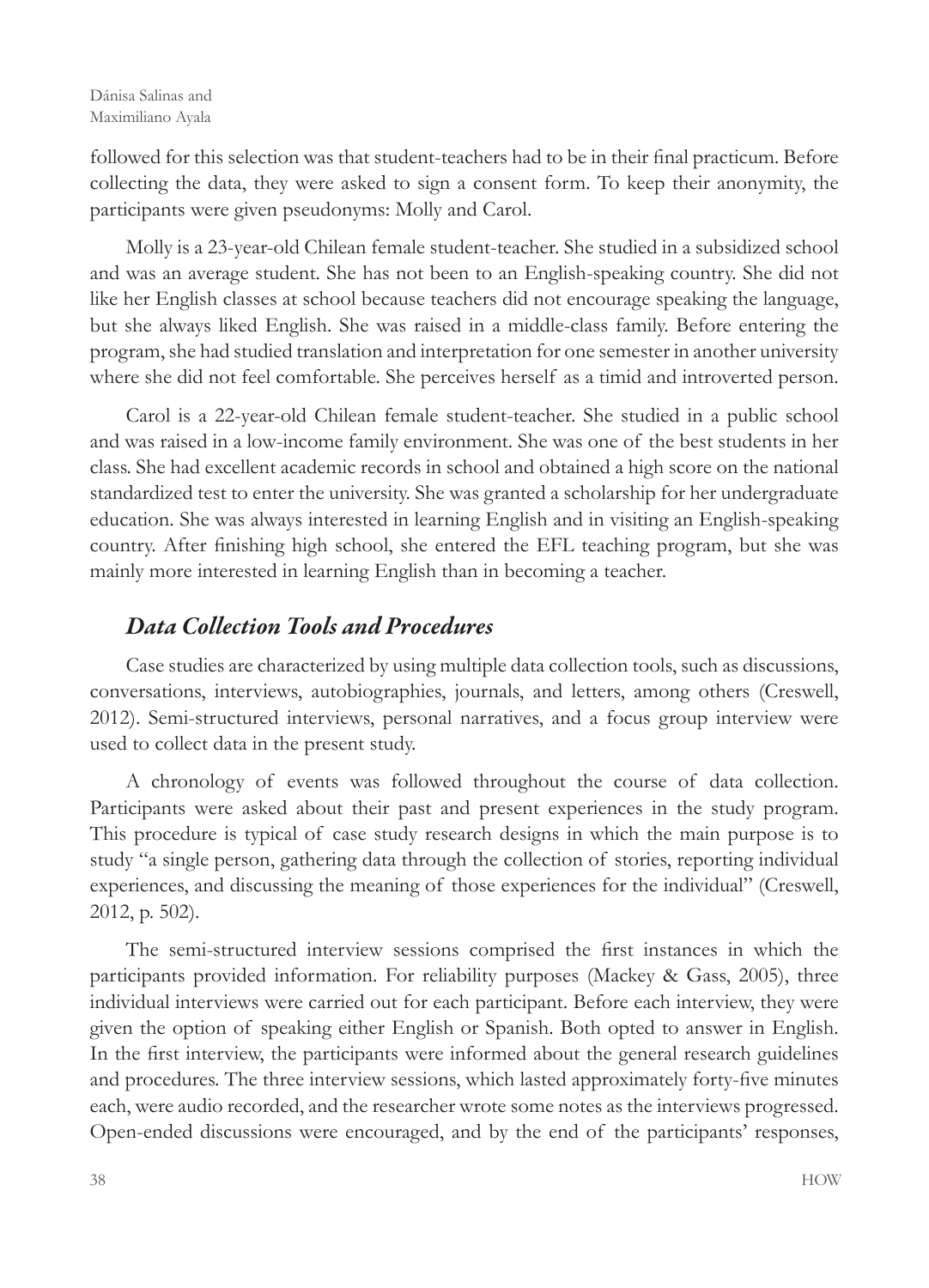they were usually asked if there was something else they would add. The guiding topic of the first interview was their experiences learning the language in the study program; the second interview was focused on their experiences learning to teach in the study program and practicums, and the last one on their reflections about the factors involved in their process of becoming language teachers.

Student-teachers were also asked to write personal narratives about their experiences in the study program and practicums through a Google-Docs account online. The requirement was to write the stories in English. A total of three narratives were written by each participant during the semester based on their experiences in their undergraduate program.

The focus group interview session was the last instance in which the two participants together provided information. The same guidelines from previous interviews were discussed, but this time the student-teachers decided to discuss the questions in their mother tongue (Spanish), which allowed them to express their emotions more accurately and freely. The focus group interview consisted of a small set of six questions regarding the main findings that emerged from the two participants' previous semi-structured interviews and narratives and clarified some information given by them. This final session lasted one hour.

#### *Data Analysis Procedure*

Firstly, all data from the semi-structured interview sessions were transcribed. Then, the researcher coded the data and, as categories emerged, some questions arose that were clarified in the focus group session. To analyze such data, the researcher used a grounded theory approach. Although the name may be suggestive, grounded theory does not consist of a theory but is a method for data analysis (Dörnyei, 2007). Grounded theory methods refer to a procedure in which researchers interpret and analyze data by first assigning codes and building more abstract categories (Charmaz, 1996). Corbin and Strauss (1990) explain that grounded theory procedures consist of three stages: open coding, axial coding, and selective coding. The open coding stage is the first attempt to analyze data, where it is segmented. Phrases, lines, and sentences are assigned codes which are more abstract and conceptual than descriptive. The focus for the researcher in this first stage is to read through the data and question the meaning of what is being read (Dörnyei, 2007). The next step, axial coding, consists of a more abstract coding process in which the researcher makes connections between categories to integrate them into more general concepts. The final step in data analysis is selective coding, in which core categories are identified to integrate the processed data (Dörnyei, 2007). The same procedures presented above were followed when analyzing the data from the interviews and narratives and, in the end, three main inter-related categories emerged: learning experience, practicum experience, and self-image.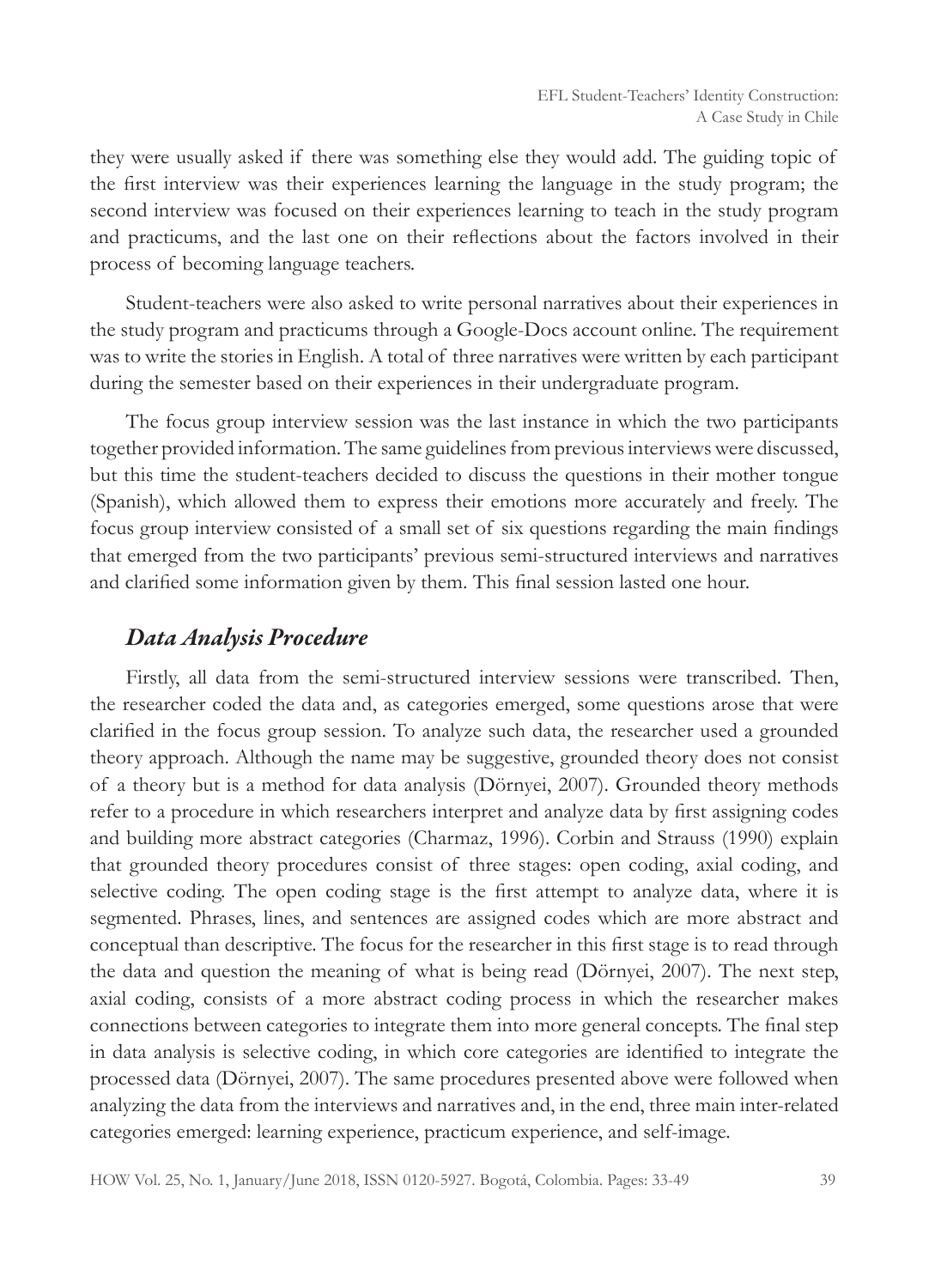### Results

The repeated patterns that have shaped the two student teachers' identity through interactions during their teaching formation process are framed in three main categories: self-image, learning environment, and practicum experiences; these last two categories have two dimensions and they are gratifications and obstacles, and both have consequences on Carol's and Molly's self-image.

# *Carol's Teacher Identity Construction*

**Learning environment.** Regarding her experiences during her permanence in the study program, Carol went through gratifications, obstacles, and consequences.

Her first gratifications are related to her feelings and beliefs in relation to pedagogy and becoming a teacher of English. During her first year in the teaching program, she developed a feeling of belonging to the career she had chosen and came to believe in the idea of becoming a teacher. Regarding the development of her linguistic skills in the foreign language, the favorable interactions with her teachers in her teaching formation program had an impact on Carol's language development.

However, she also went through some obstacles, such as time management difficulty, sitting for standardized tests, and working with less capable peers. By the end of her undergraduate program, she started having more responsibilities, along with her regular tasks as a student; she also started with her practicums which demanded extra time to prepare material, classes, and going to schools. The second difficult experience in the study program for Carol was sitting for standardized tests. She did not feel confident enough when she was assessed. "I had to sit for a standardized test, the FCE test . . . I get nervous easily, so I was already frustrated . . . I got a terrible mark, and I felt like that, terrible . . . it was the worst experience". The third obstacle for Carol was the fact that she had some peers who had some disabilities or a lower language competence level. Working with less capable peers was a situation which made her feel uncomfortable because she felt she would have advanced even further in her language development if those students had not been in the class.

The gratifications and obstacles Carol went through in the interactions with her teachers and peers in the study program brought consequences. The improvement in her language competence and teaching skills made her change one of her personality traits, e.g. becoming more self-confident. On the other hand, having "irresponsible" peers who did poor academic work is a drawback that also contributed to the shaping of Carol's identity by reaffirming the benefits of "working hard".

**Practicum experiences.** In the practicums, Carol had three types of experiences: gratifications, obstacles, and consequences.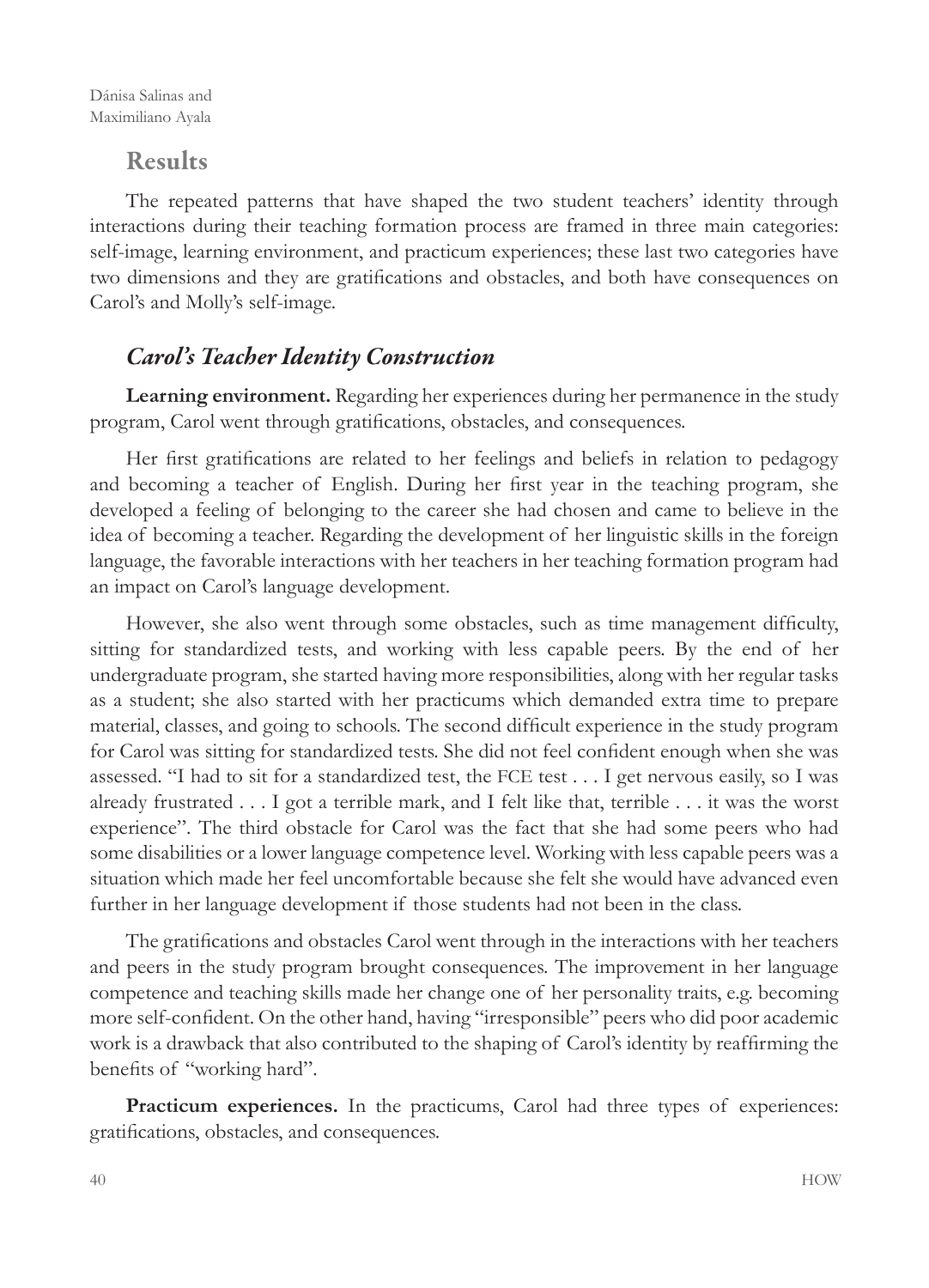Her gratifications were related to the effects of the interactions she had with her supervisory teacher (university teacher who guides students in their practicums), her students in the practicum, and her peer student-teacher, Molly. When Carol's supervisory teacher visited her, she would always give her positive feedback and suggestions for improving. As she reported in one of her interviews: "The first time she visited me, I remember I cried a lot because I received good comments from her. I was so happy because I couldn't believe my job was good". This situation made her feel emotional due to the reason that she would experience constant self-doubt when teaching. However, being validated by her supervisor helped her reinforce her self-image as a teacher. Also, throughout her practicums, Carol experienced gratifications with some of her students who responded well to her classes, a fact that helped her develop and reinforce her teaching style. These experiences, as she reports, made her feel like she was part of the school community: "everyone was so welcoming with me, specially my students, [they] were extremely clever and sweet with me as well as my mentor teacher . . . I was so involved in the community that I enjoyed every single minute during my stay".

Obstacles were also part of her experiences in the practicums. Carol's worst obstacle was dealing with the teaching style of her mentor teachers in the schools where she was doing her practicum and not receiving feedback after teaching. This made her feel insecure since she was "kind of scared to ask her if I'm doing OK or not…Am I doing the right thing? Am I doing horrible? I don't know". Overall, having to adapt to her mentor teacher's styles and lack of feedback made Carol feel frustrated and insecure throughout this process. Another major obstacle reported by Carol was managing large classes. In her words: "My classroom management skills were in the garbage, everything I knew about it was not useful when I was actually there, in the classroom". This experience was particularly difficult because she realized all she had learned was not useful for that class; she had the sensation that there was big difference between "theory and real practice". She recognized that managing the classroom was a big challenge during her practicums.

The consequences these obstacles and gratifications brought to Carol in her practicums are mainly related to the development of problem-solving strategies and her teacher roles. Managing large classes was a challenge for her. However, one of the strategies she used was adapting her teaching style to the needs and likes of her students. It is assumed that adopting this strategy helped her improve her relationship with her students, who, as she mentions, started enjoying her lessons. Carol recalled: "Students have different personalities and learning styles . . . I started asking about my students' likes before teaching them . . . I also tried to switch my methodology. What I did was to make them work on a project for the whole semester in groups". Through the project, she implemented group work and communicative activities based on students' interests as strategies to manage such a big group of students. These strategies might have helped her manage this large class, but at the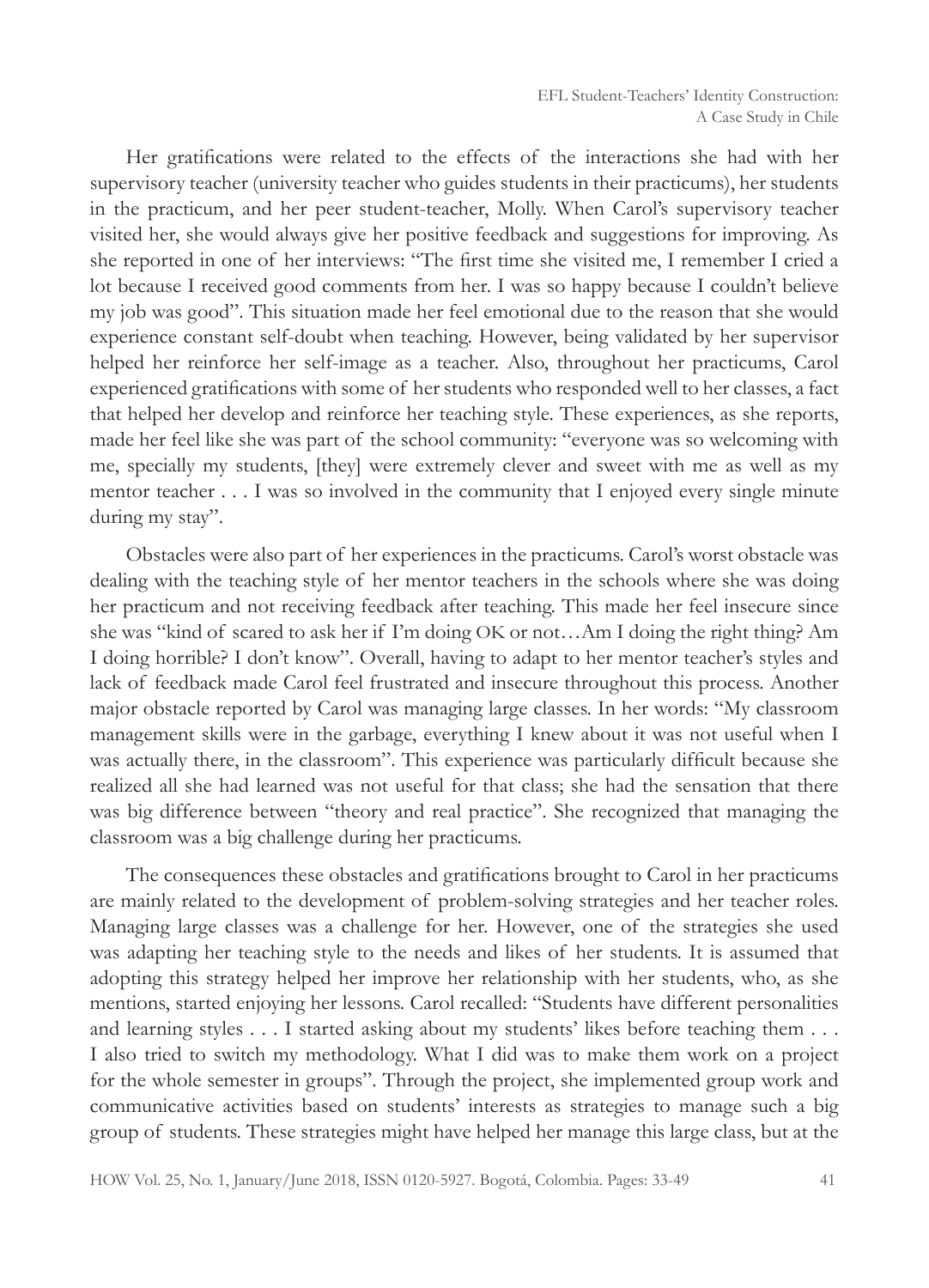same time students enjoyed the activities, which had a rewarding impact on Carol: "When my students are willing to participate in my class or tell me they appreciate all the things we learn together, they make my day and make me feel I'm doing a good job. That feeling is the best thing a teacher can have". She then started adopting a more professional role assuming a more teacher-like attitude in the classroom, as she stated: "I have realized that now, I have not been static the whole year. I have changed . . . how I deal with certain students, how I enter the classroom, how I act and introduce myself as a teacher, my classroom procedures, my methodology, among other things". Her role as a teacher has changed and so have some aspects of her self-image, as we describe now.

**Self-image.** This third category refers to how the student-teacher perceives herself as a pre-service language teacher. Carol reported a variety of current personal and professional strengths and weaknesses.

Carol's strengths could be characterized as hard-working, responsible, creative, and committed to students. She perceives herself as a teacher who is involved with the learning process of her students (committed), someone who motivates her students to learn the language (creative) and is aware of their likes and needs (responsible). She is always willing to try different EFL teaching methods, prepare varied didactic materials, and adopt different classroom management approaches to foster students' learning process (hard-working). Her self-confidence considerably changed as she reports she has been gaining confidence due to her teachers' support in the study program and her success with students in the practicums.

On the other hand, her weaknesses are related to her extreme self-demanding approach: "I think my will to be better than before, because I can be very self-demanding…but that is not only in my personal aspect; that is in every aspect of my life". Carol seems to have a challenging attitude to improve on both her personal and professional aspects of her life. She used to be the best in her class in high school and she also has excellent academic records in her undergraduate study program.

### *Molly's Teacher Identity Construction*

**Learning environment.** Similar to Carol, Molly went through gratifications, obstacles, and consequences during her stay in the undergraduate study program.

One of the most significant learning experiences for Molly was the impact teachers had on her student-teacher formation from two different perspectives, the discipline (English) and pedagogy: "Regarding vocabulary or speaking skills, I wasn't very good…but now I think I have learned those things throughout the years, about speaking mainly . . . My professors taught us those tips and they were very useful". The fact of having English-native speaker teachers was also meaningful for Molly as she "could get used to different accents". Having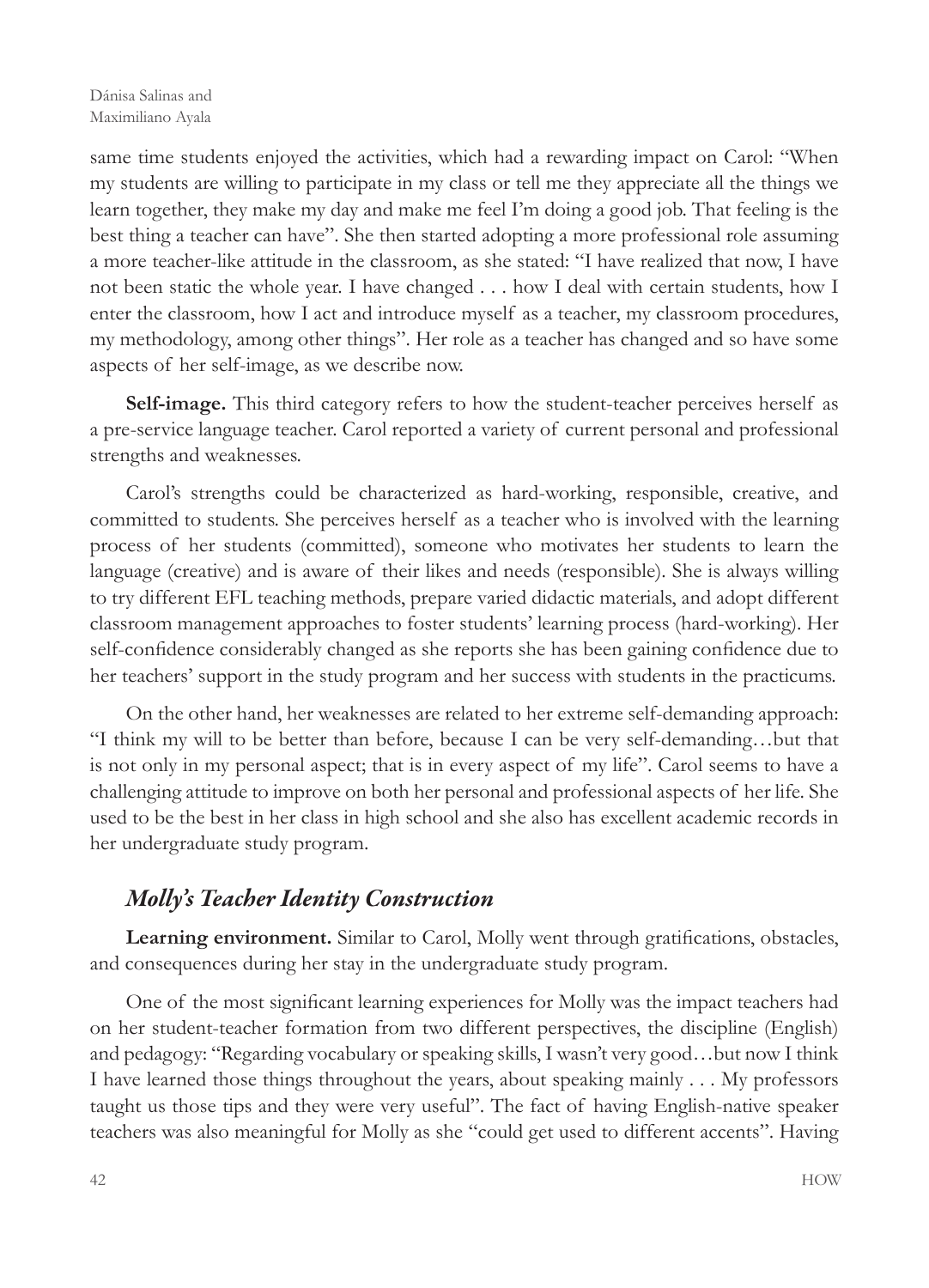a semi-immersion type of program (24 hours of English classes a week) with three different teachers was also a gratification for her to develop the language. On the other hand, from the pedagogical perspective, Molly stated: "My professor from university told me that I needed to believe more in myself in order to help [future] students as well. I needed more attitude". Molly realized she moved on and became more self-confident, as will be described later in the self-image category.

However, she had to deal with obstacles like attending classes with traditional instruction, working with uninvolved students and the increase of responsibilities by the end of her studies. In her first year, Molly had an elective class in which the teacher taught the contents using a traditional type of instruction; the teacher would just talk and talk about a topic, delivering information that they could easily find in the web and/or books. Another obstacle Molly reported was that she disliked working with less capable or uninterested students because she would get lower grades than usual. She mentioned that when they had to form groups in which to work, at the beginning she always had to work with these students. One of the reasons might be due to her shyness and calm personality; she did not have the chance to work with more "pro-active" students. She stated: "I don't want to be mean and it's not that I think my classmates don't deserve to be here, but it shows when there are people who have a lower level of English, and it's not only about the language, it's about the level of commitment". Finally, another obstacle she experienced throughout the study program was managing her time due to the increasing responsibilities she had.

Consequently, the development of Molly's communicative skills, mainly her speaking abilities, and her self-confidence (despite her shyness) as a teacher and as a person give evidence of how she moved on from being passive in oral interactions to finally develop her communicative skills, and from an insecure to a more self-assured student. As she stated: "I'm still very shy, but I think I can communicate well with other people, it's difficult for me to speak in public or to speak to people who I don't know".

**Practicum experiences.** From Molly's interactions in the practicums, she had gratifications, obstacles, and consequences.

In regard to gratifications, she explains some of her classes in the practicum were good since she could create and maintain favorable relationships with her students. Beginning her practicum, she noticed her students did not like using textbooks all the time, as Molly's mentor teacher did. Thus, she started using "worksheets, games, or speaking activities". Teaching was not an easy task. Students would have "a negative attitude in the beginning, but in the end, they worked a lot and, most importantly, they learned, and that was great for me". During her learning process in the practicum, she realized she had to consider students' needs, learning styles, likes, and interests, among other factors. By doing this, Molly ensured her learners would have a richer experience learning the language.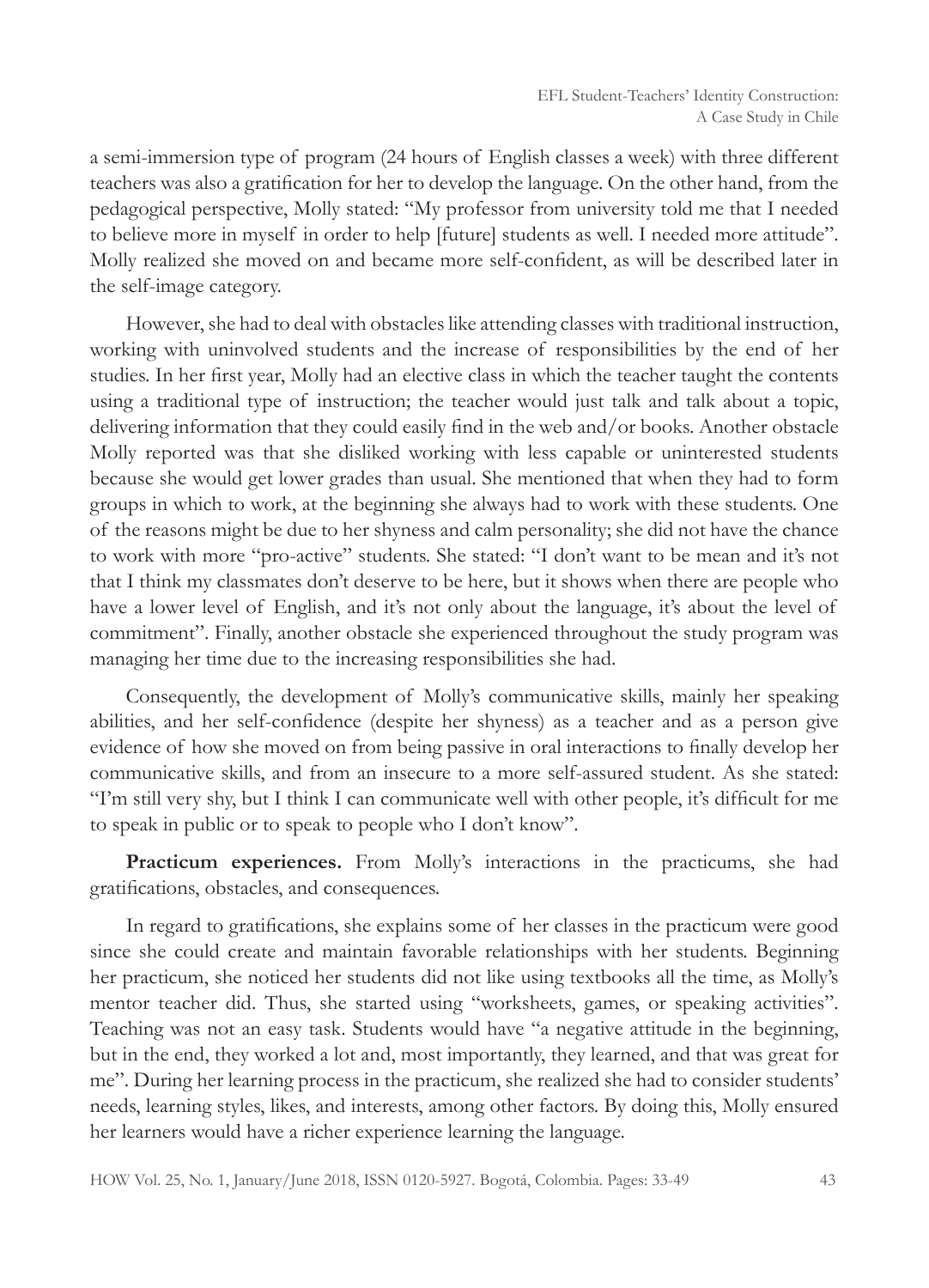Regarding obstacles, Molly had difficult times with her mentor teacher, who was a history teacher but was about to get her EFL teaching degree. Molly mentions that the mentor teacher was always busy and would not establish a relationship with her; she would neither be present in Molly's classes nor give her feedback regarding her performance, which made her experience loneliness and insecurity in her practicum. Molly comments: "My mentor teacher was not really kind to me. I had to do it all by myself, the whole semester. She could've been more helpful. I never got feedback from her. I didn't know if I was doing well". Molly also experienced challenging situations with students. One of the most difficult aspects of the practicums for her was dealing with students' misbehavior and attitudes towards the subject. Molly reported that she "had to stop a student. He hit another boy and threw his chair. I was alone in the classroom and I had to react very quickly, it was something that I had never expected to do in a classroom". Another obstacle was trying to get her students' attention. She would be forced to shout to be heard. Parents also acted as an obstacle in Molly's practicum. One parent in particular was not satisfied with how she had assessed them in class. As she reported: "she wanted to know why he didn't get a seven, and I told her 'I'm sorry, but [your son] made some mistakes'". In terms of teaching, she also had some difficulties due to the previous teaching style her students were exposed to. In her case, students were used to being taught the grammar rules explicitly. However, she tried not to do it that way, "but the kids would ask for it, and that was difficult for me. I am more practical. I work with handouts, I let them work on their own, we play games".

The consequences of her practicum experiences were (a) increasing awareness of her students' learning process, (b) applications of specific problem-solving strategies, (c) gaining self-confidence, and (d) relevance of peer support. Molly developed a sense of satisfaction and achievement after she applied successful teaching approaches based on students' likes and dislikes. Besides, being able to solve unexpected problems with students in the classroom made her feel self-confident. She had a difficult time teaching a group of seventh graders. These students would misbehave in class and not pay attention to her lessons. Thus, Molly had to negotiate with them by using incentives such as playing a game at the end of the class or using computers in the following class if they behaved and worked properly. Although it did not work immediately, she noticed her students started to respect her more and would follow her class. By the end of the semester, students did not want her to leave.

**Self-image.** Molly's interactions with teachers in the study program and with the students in the practicum influenced her self-image and the shaping of her professional identity: "I learned to trust in myself, because my first thought was 'I can't do this', but then I realized I could. The process was not easy". Blended contextual and personal factors changed Molly's perception of herself from becoming a teacher to being a teacher.

Molly recognized that the interactions with teachers helped her move from being a shy and low confidence level student-teacher to being an expressive and self-confident student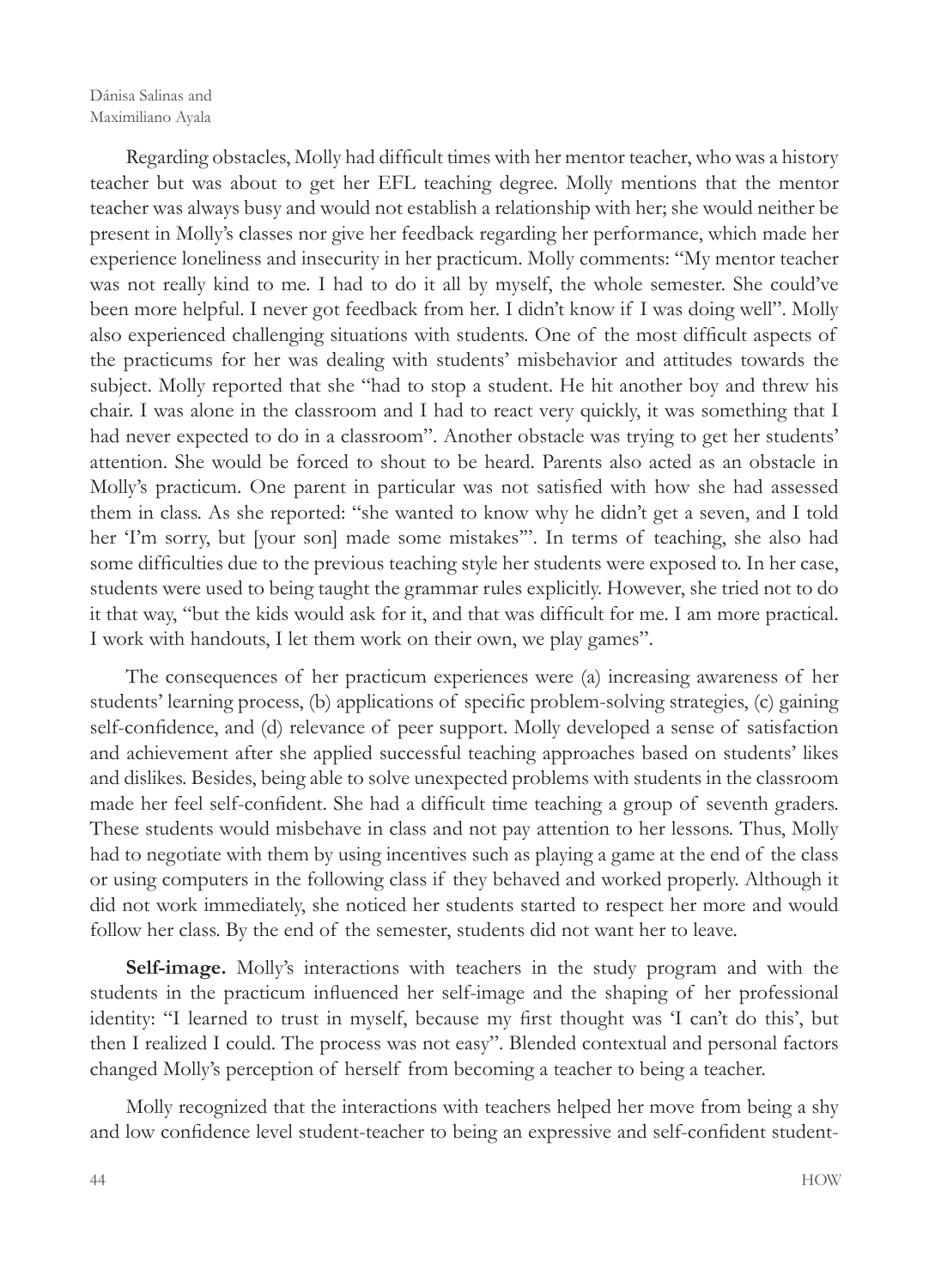teacher. As she remarked, "I think that I am more confident now than when I started the program. I am shy, but now I think I have learned to deal with that problem well. Now, I trust myself, I know I can do it even though it can be difficult sometimes…It was mainly because of my professors".

Gaining her students' trust during her practicum fostered her self-confidence as a teacher and as a person, as she stated: "I think one change I experienced in the practicums was increasing my self-confidence. I think this change was not only professional, but also personal".

### Discussion and Conclusion

The aim of this case study was to explore how two EFL student-teachers constructed their professional identity throughout their teacher formation program. The findings revealed that three factors are intertwined in the process of identity construction: (a) selfimage, (b) learning environment, and (c) practicum experience. Molly's and Carol's self-image changed through the process as a consequence of their learning environment and practicum experiences depending on the interactions in their contextual environment—namely, teachers in the study program, mentor school teachers, and students in the practicum. The dimensions (gratifications or obstacles) of these experiences and the meaning they gave to them, shaped Molly's and Carol's professional identities.

Most of the gratifications are linked to validation from teachers, supervisors, and students in the practicum (teachers' and supervisors' feedback and students' positive response to method adaptation). Obstacles are linked to unfavorable interactions in the undergraduate program, mentor teachers in the practicum, and classroom management strategies (uninvolved pre-service peers, mentors' lack of support, some students' misbehavior, and class size in practicums). These gratifications and obstacles renewed Molly's and Carol's self-image through problem solving, adaptation, and negotiation. This process concurred with the sociocultural view of teacher identity in the sense that it is complex, and teachers must negotiate and reshape their identities through social interactions and experiences (Beauchamp & Thomas, 2009; Coldron & Smith, 1999; Johnston, 2012; Kelly, 2006; Miller, 2009; Richards, 2009).

The activity of becoming a teacher does not only involve the professional, but also the personal dimension (Beauchamp & Thomas, 2009; Day et al., 2006; Lamote & Engels, 2010; Palmer, 1997). Accordingly, Molly's and Carol's process revealed favorable changes in their personalities: confidence, tolerance to frustration, and commitment to students. They also developed an awareness of their students' learning process and themselves as professionals, as Molly stated: "I didn't feel prepared at all, but now I think I have gone through the process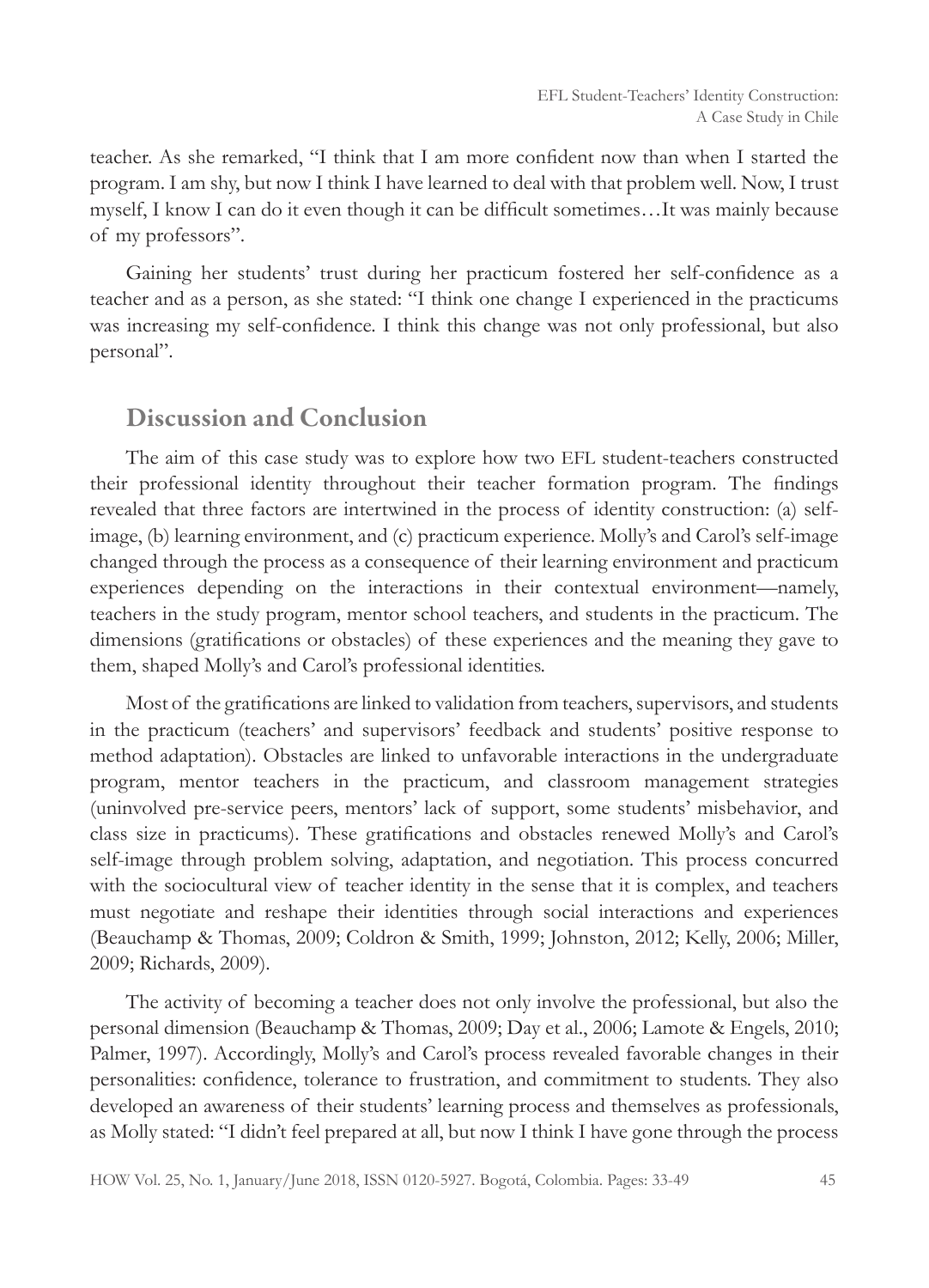of knowing myself and knowing my students". From the professional perspective, they developed their language competence in the foreign language, teaching skills, and problemsolving strategies through their interactions within the academic environment and practicum.

Aligning with a contemporary conception of identity (Lee & Schallert, 2016) from a sociocultural perspective, we can see that both pre-service teachers' identities had meaningful and constant changes, responsive to contextual and cultural interactions. Carol, at the beginning, was insecure and did not want to become a teacher; she just wanted to develop her language competences, but their teachers' support and the learning environment gave her confidence and promptly changed her mind and she then wanted to become a teacher. For Molly, however, the learning environment and teachers' support helped her develop her oral communicative language competence despite her shyness.

Professional environments may affect teachers' identities both positively and negatively (Day et al., 2006). Considering the practicum as professional environments, Molly and Carol had some rewarding experiences. The positive feedback the supervisor gave Carol made her feel a sense of success; for Molly, the improved relation developed with the students because of her efforts to change teaching approaches gave her a sense of satisfaction and achievement. Similarly, James-Wilson (2001) states that teachers' identities formation is directly influenced by students as teachers make appropriate and effective adjustments in their practice and their beliefs to engage with students. On the other hand, Molly and Carol also experienced conflict in their practicum. They perceived lack of support (no feedback) and an apathetic attitude from their mentor teachers which caused feelings of isolation and frustration in the student-teachers. Regarding the students, Carol's class had too many students and Molly's students misbehaved at the beginning of her practicum. These findings are aligned with various research findings which concluded that novice teachers' interactions have an impact on their identity construction, mainly due to adaptation actions that make the process manifold and sometimes complicated (Bloomfield, 2010; Harré & Van Langenhove, 1999; Lamote & Engels, 2010; Zare-ee & Ghasedi, 2014) because they construct and reconstruct new discourses and knowledge in practice to solve the problems related to their profession (Johnson, 2006; Kelly, 2006; Richards, 2009; Singh & Richards, 2006).

Even though observational data in the practicums should have been collected (a limitation of the study), the findings provide some promising results for a better understanding on how EFL pre-service teachers develop their professional identity. Attention should be paid to the role of context in professional identity formation and to what counts as professional in teachers' formation (Beijaard et al., 2004). The findings suggest that the academic context and the role of mentor and supervisory teachers during the practicum merit exploration in teachers' education programs. Understanding the factors involved in the process of shaping pre-service teachers' identities will help to better prepare teachers to face their first actual teaching activities (Beauchamp &Thomas, 2009). Both processes, learning to teach and then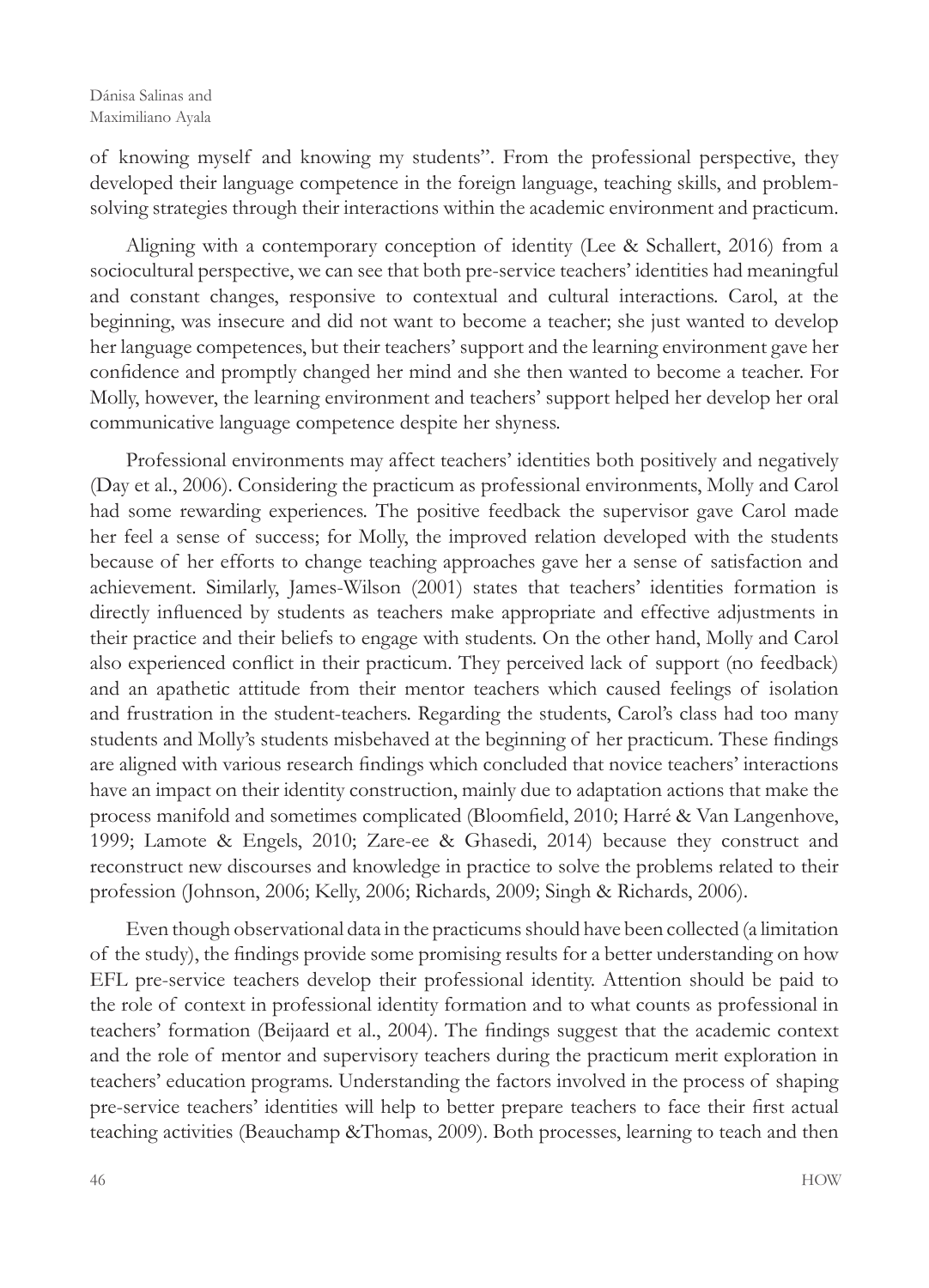actually teaching (practicum) solidified pre-service teachers' self-images. Teacher educators' guidance to give pre-service students opportunities to evaluate their conceptions of teaching and teachers would help them consciously shape their identities. On the other hand, mentor teachers in the school practicum have a prominent role in teacher formation and educational policies should include robust programs in schools with mentor teachers.

Exploring the role of supervisory teachers and mentor teachers as a contextual factor in language teacher formation, together with reflection on their first teaching practices, are topics for further research in Chile due to the relevant position the teaching of English has reached in Chile.

#### References

- Antonek, J. L., McCormick, D. E., & Donato, R. (1997). The student teacher portfolio as autobiography: Developing a professional identity. *The Modern Language Journal, 81*(1), 15-27. https://doi.org/10.1111/j.1540-4781.1997.tb01624.x.
- Barahona, M. (2014). Exploring the curriculum of second language teacher education (SLTE) in Chile: A case study. *Perspectiva Educacional: Formación de Profesores, 53*(2), 45-67.
- Beauchamp, C., & Thomas, L. (2009). Understanding teacher identity: An overview of issues in the literature and implications for teacher education. *Cambridge Journal of Education, 39*(2), 175- 189. https://doi.org/10.1080/03057640902902252.
- Beijaard, D., Meijer, P. C., & Verloop, N. (2004). Reconsidering research on teachers' professional identity. *Teaching and Teacher Education, 20*(2), 107-128. https://doi.org/10.1016/j. tate.2003.07.001.
- Bloomfield, D. (2010). Emotions and "getting by": A pre-service teacher navigating professional experience. *Asia-Pacific Journal of Teacher Education, 38*(3), 221-234. https://doi.org/10.1080/ 1359866X.2010.494005.
- Bullough, R. V. (1997). Practicing theory and theorizing practice in teacher education. In J. Loughran & T. Russell (Eds.), *Purpose, passion, and pedagogy in teacher education* (pp. 13-31). London, UK: Falmer Press.
- Charmaz, K. (1996). Grounded theory. In J. A. Smith, R. Harré, & L. Van Langenhove (Eds.), *Rethinking methods in psychology* (pp. 27-49). London, UK: Sage Publications.
- Coldron, J., & Smith, R. (1999). Active location in teachers' construction of their professional identities. *Journal of Curriculum Studies, 31*(6), 711-726. https://doi.org/10.1080/002202799182954.
- Corbin, J. M., & Strauss, A. (1990). Grounded theory research: Procedures, canons, and evaluative criteria. *Qualitative Sociology, 13*(1), 3-21. https://doi.org/10.1007/BF00988593.
- Creswell, J. W. (2012). *Educational research: Planning, conducting and evaluating quantitative and qualitative research* (4th ed.). Boston, US: Pearson Education.
- Day, C. (2012). New lives of teachers. *Teacher Education Quarterly, 39*(1), 7-26.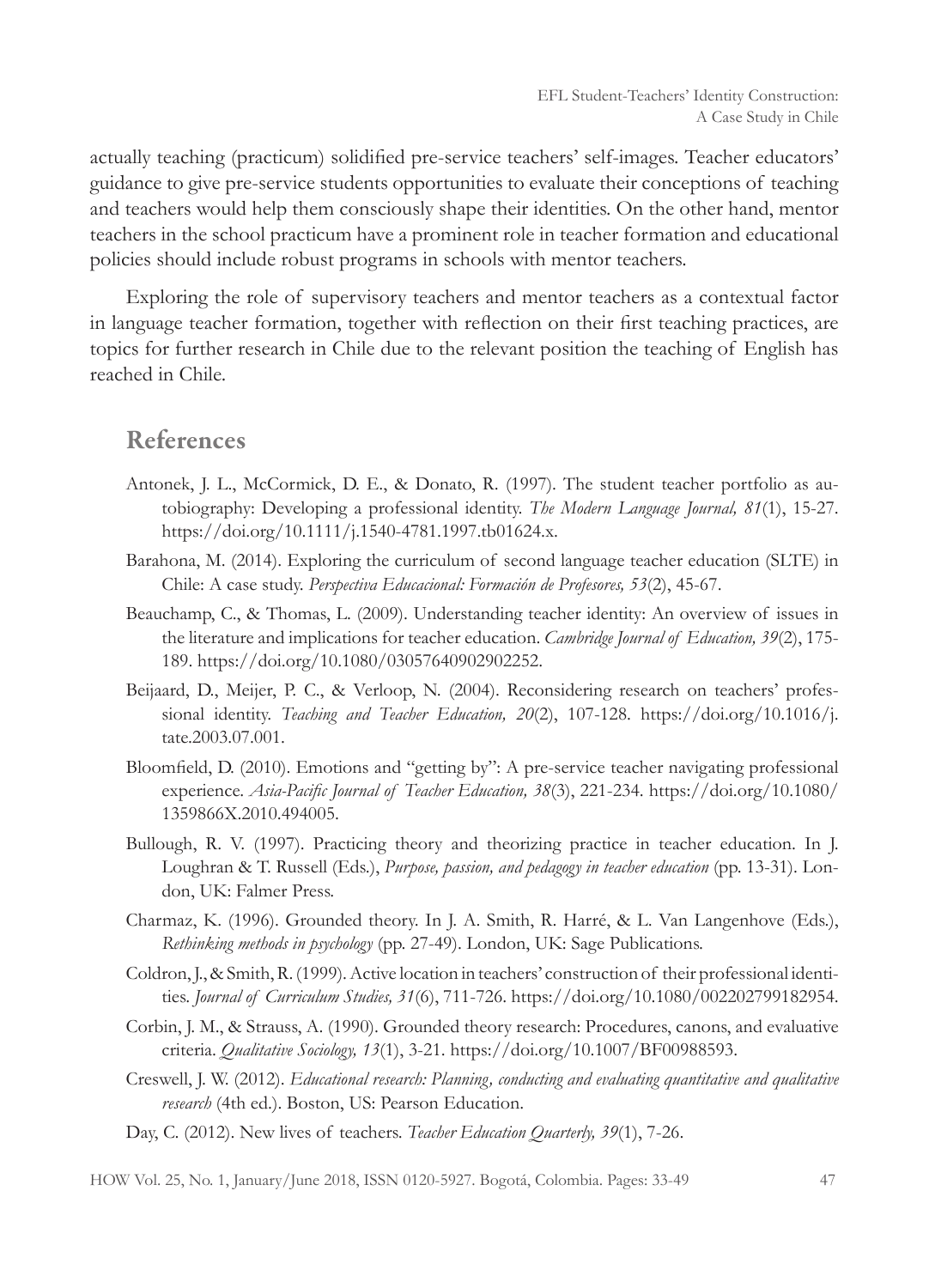- Day, C., Kington, A., Stobart, G., & Sammons, P. (2006). The personal and professional selves of teachers: Stable and unstable identities. *British Educational Research Journal, 32*(4), 601-616. https://doi.org/10.1080/01411920600775316.
- Dörnyei, Z. (2007). *Research methods in applied linguistics: Quantitative, qualitative, and mixed methodologies.* Oxford, UK: Oxford University Press.
- Duff, P., & Uchida, Y. (1997). The negotiation of teachers' sociocultural identities and practices in postsecondary EFL classrooms. *TESOL Quarterly, 31*(3), 451-486. https://doi. org/10.2307/3587834.
- Fierro, L. E., & Matínez, L. (2012). *Configuraciones sobre las construcciones de la identidad profesional de los profesores de inglés como lengua extranjera de escuelas primarias públicas*. Retrieved from http:// idiomas.mxl.uabc.mx/cii/cd/documentos/VI\_03.pdf.
- Harré, R., & Van Langenhove, L. (Eds.). (1999). *Positioning theory: Moral contexts of intentional action*. Oxford, UK: Blackwell.
- James-Wilson, S. (2001, April). *The influence of ethnocultural identity on emotions and teaching*. Paper presented at the Annual Meeting of the American Educational Research Association, New Orleans, USA.
- Johnson, K. E. (2006). The sociocultural turn and its challenges for second language teacher education. *TESOL Quarterly, 40*(1), 235-257. https://doi.org/10.2307/40264518.
- Johnston, J. L. (2012). Using identity as a tool for investigation: A methodological option in the researcher's toolbox. *International Journal of Arts & Sciences*, 5(5), 1-9.
- Kanno, Y., & Stuart, C. (2011). Learning to become a second language teacher: Identities-inpractice. *The Modern Language Journal, 95*(2), 236-252. https://doi.org/10.1111/j.1540- 4781.2011.01178.x.
- Kelly, P. (2006). What is teacher learning? A socio-cultural perspective. *Oxford Review of Education, 32*(4), 505-519. https://doi.org/10.1080/03054980600884227.
- Lamote, C., & Engels, N. (2010). The development of student teachers' professional identity. *European Journal of Teacher Education, 33*(1), 3-18. https://doi.org/10.1080/02619760903457735.
- Lee, S., & Schallert, D. L. (2016). Becoming a teacher: Coordinating past, present, and future selves with perspectival understandings about teaching. *Teaching and Teacher Education, 56*, 72-83. https://doi.org/10.1016/j.tate.2016.02.004.
- Mackey, A., & Gass, S. M. (2005). *Second language research: Methodology and design.* Mahwah, US: Lawrence Erlbaum Associates.
- McKay, S. L. (2006). *Researching second language classrooms.* Mahwah, US: Lawrence Erlbaum Associates.
- Miller, J. (2009). Teacher identity. In A. Burns, & J. C. Richards (Eds.), *The Cambridge guide to second language teacher education* (pp. 172-181). New York, US: Cambridge University Press.
- Norton, B. (2006). *Identity as a sociocultural construct in second language education*. Retrieved from http:// faculty.educ.ubc.ca/norton/Norton%202006%20in%20Australia%20TESOL.pdf.